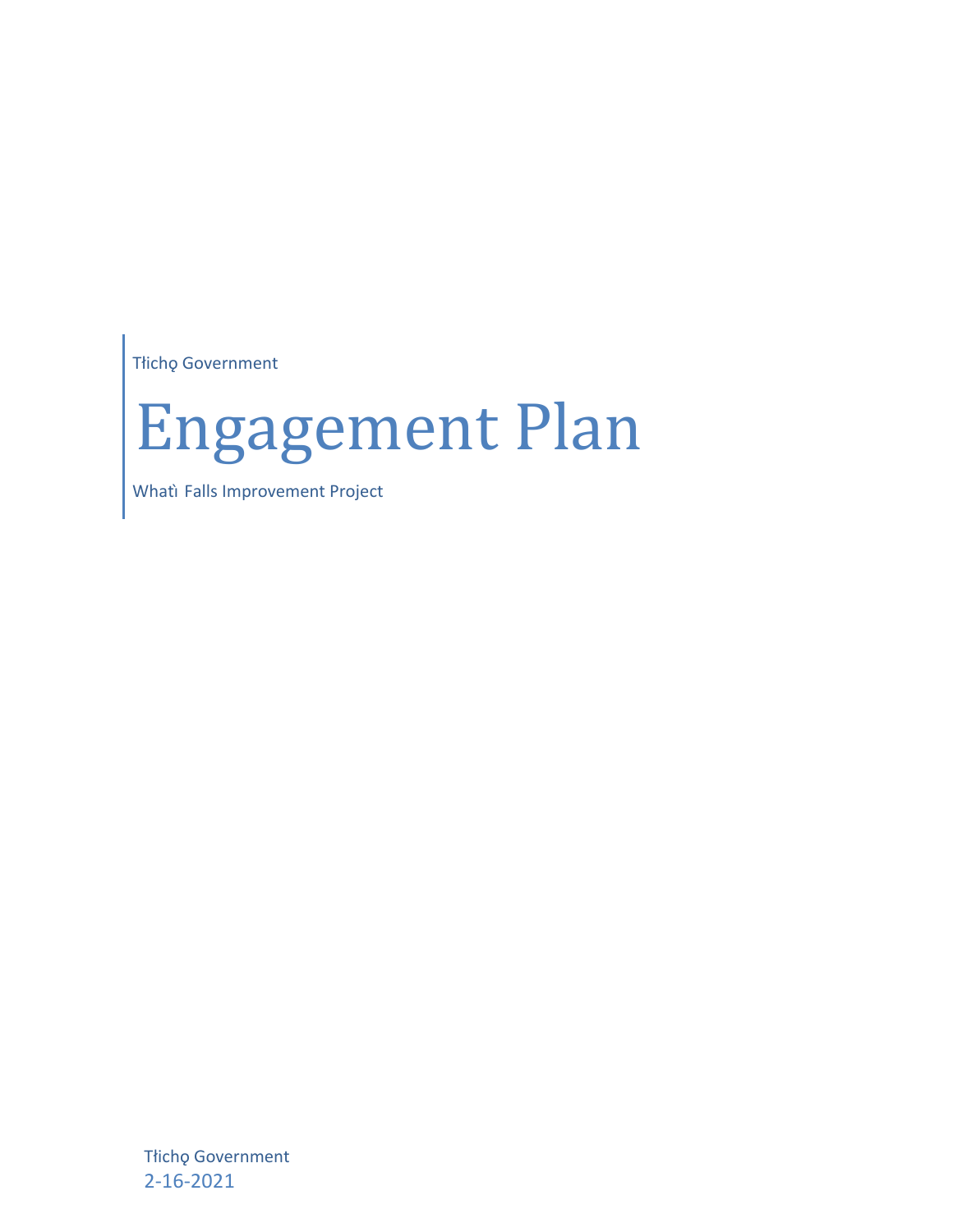### Engagement Plan

The purpose of this Engagement Plan is to ensure that there is a process in place to involve and gather feedback from others on the proposed Whatì Falls Improvement Project. As required by the [Mackenzie Valley Land and Water Board \(MVLWB's\)](https://mvlwb.com/sites/default/files/mvlwb_engagement_guidelines_for_holders_of_lups_and_wls_-_october_2_19.pdf)  [Engagement Guidelines for Applicants and Holders of Water Licences and LAND Use Permits \(2018\),](https://mvlwb.com/sites/default/files/mvlwb_engagement_guidelines_for_holders_of_lups_and_wls_-_october_2_19.pdf) the Engagement Plan must:

- Describe the goals and the methods of Engagement;
- Outline the frequency of Engagement that allows for relevant and timely information sharing;
- Establish a process that allows the Affected Party to raise concerns or issues;
- Allow opportunities for, when appropriate, community meetings to take place to be inclusive of perspectives from all sectors of the community, including women, youth, and Elders;
- Ensure the Proponent has procedures in place to understand and respond to issues as they arise; and
- Provide the opportunity for relationships to be built proactively, not just when issues occur.

In the following tables, TG has proposed two types of engagement that are designed to address the above requirements using the MVLWB's template to engage with those potentially affected by the Project:

- 1. On-going engagement with Tłicho Citizens, and in particular the Tłicho Community of Whatì on the proposed project
- 2. General Engagement with other co-management bodies, government departments, and general public on either regulatory submissions, project changes, operational notices, and other.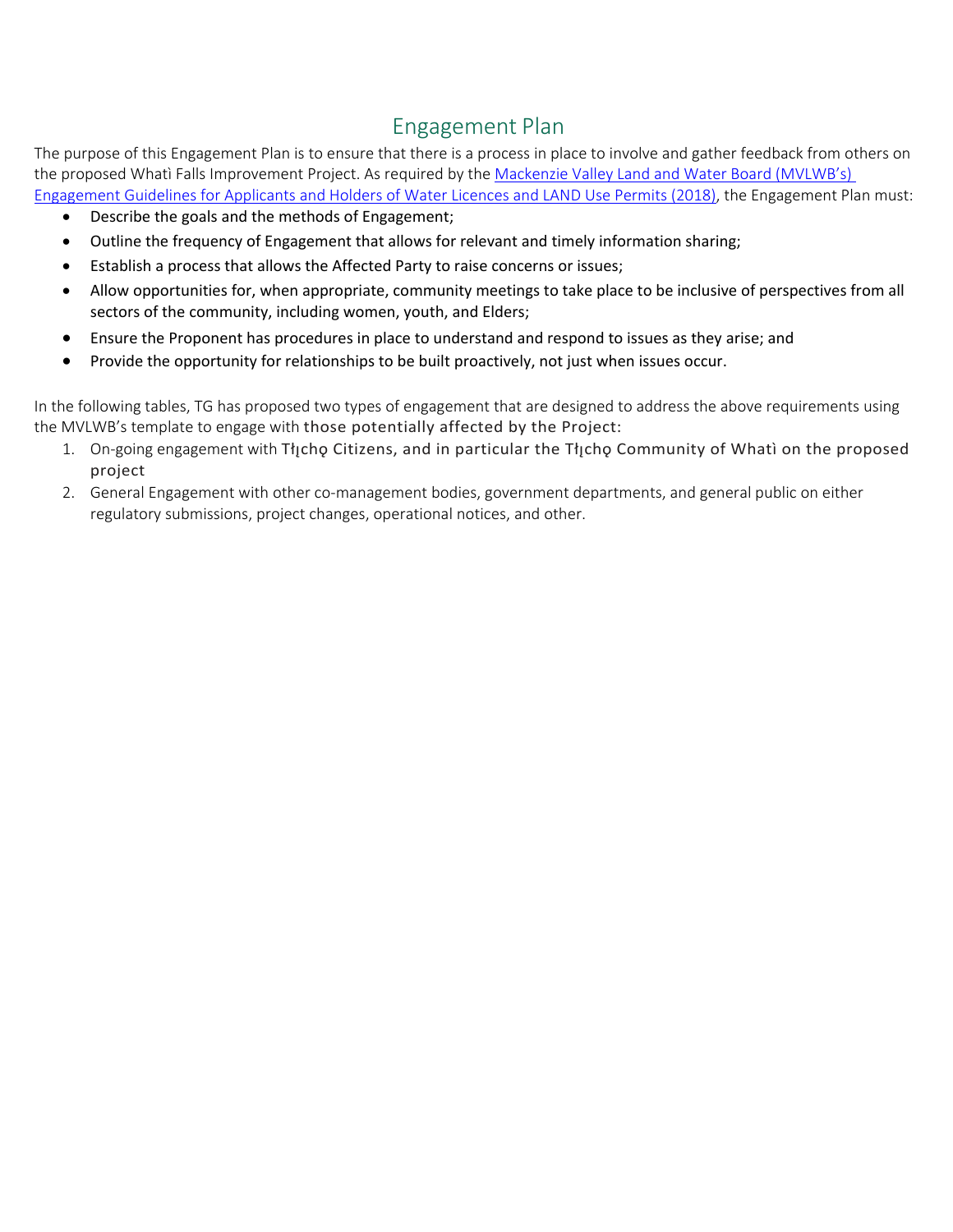#### **Name of Proponent**: Tłıch̨ ǫ Government

#### **Name of Affected Party**: Tłıch̨ ǫ Citizens, and in particular the Tłıch̨ ǫ Community of Whatì

| When will you be<br>engaging?<br>What is the trigger for Engagement?<br>Triggers may be regulatory (e.g.,<br>renewals, amendments, assignments)<br>and/<br>or Project-based (e.g., determining drill<br>locations, changes in Project design,<br>updates to a particular plan, etc. | What is the purpose<br>for engaging?<br>In relation to the trigger,<br>what will you be discussing<br>(e.g., updates to design or<br>plans, etc.)?                                                                                                                                                                                                                                                                                                                                                                                                                                                            | Who will be engaged at<br>each of these stages?<br>The people engaged at<br>each stage may vary<br>depending on what is<br>being discussed.                                                                                                                                                                                                                                                                                                            | How will you engage?<br>Which Engagement<br>methods will be used? See<br>Appendix A for best<br>practices (e.g., written<br>notification, face-to-face<br>meetings, community public<br>meeting)                                                                                                                                                                                                                                                                                                                                             |
|-------------------------------------------------------------------------------------------------------------------------------------------------------------------------------------------------------------------------------------------------------------------------------------|---------------------------------------------------------------------------------------------------------------------------------------------------------------------------------------------------------------------------------------------------------------------------------------------------------------------------------------------------------------------------------------------------------------------------------------------------------------------------------------------------------------------------------------------------------------------------------------------------------------|--------------------------------------------------------------------------------------------------------------------------------------------------------------------------------------------------------------------------------------------------------------------------------------------------------------------------------------------------------------------------------------------------------------------------------------------------------|----------------------------------------------------------------------------------------------------------------------------------------------------------------------------------------------------------------------------------------------------------------------------------------------------------------------------------------------------------------------------------------------------------------------------------------------------------------------------------------------------------------------------------------------|
| Phase 1   PRE-CONSTRUCTION of day<br>use area<br>The first trigger for engagement will be<br>the pre-construction background work<br>that needs to be done (i.e. surveying,<br>geo-technical analysis reports, brush-<br>cutting etc.).                                             | All of these pre-construction<br>activities involve opportunities Community Council, will be the ways. Updates will be<br>for training and/or<br>employment of Tłjcho<br>citizens.<br>As such, the purpose of this distribute / relay / advertise<br>engagement will be two-<br>fold: $(1)$ to update and<br>inform community<br>members about upcoming<br>work that will be carried<br>out, and to gain local input our main priority for<br>into how this might best be engagement, but we will also<br>carried out; and (2) to<br>communicate opportunities rest of the Tłįcho<br>for employment/training. | Lisa Nitsiza, SAO for Whati<br>main initial point of contact for communicated via Whati SAO,<br>assisting DCLP with public<br>communications, as she will be journalists (i.e. news articles in<br>able to most effectively<br>these to the rest of the Whati<br>community (including<br>leadership).<br>be wanting to engage with the A point-of-contact within DCLP<br>communities too. Client<br>services will be able to<br>assist DCLP with this. | We will engage in a number of<br>TG website, TG Facebook page,<br>publications such as Cabin<br>Radio), radio station<br>announcements. We will also<br>aim to hold in-person<br>workshops / information<br>sessions as the project<br>The entire Whati community is progresses, and training sessions<br>will obviously be in-person.<br>(Bethany Apples, LUP intern) will<br>be tasked with bringing<br>community concerns and ideas<br>to project management, so that<br>these can be addressed<br>proactively as the project<br>unfolds. |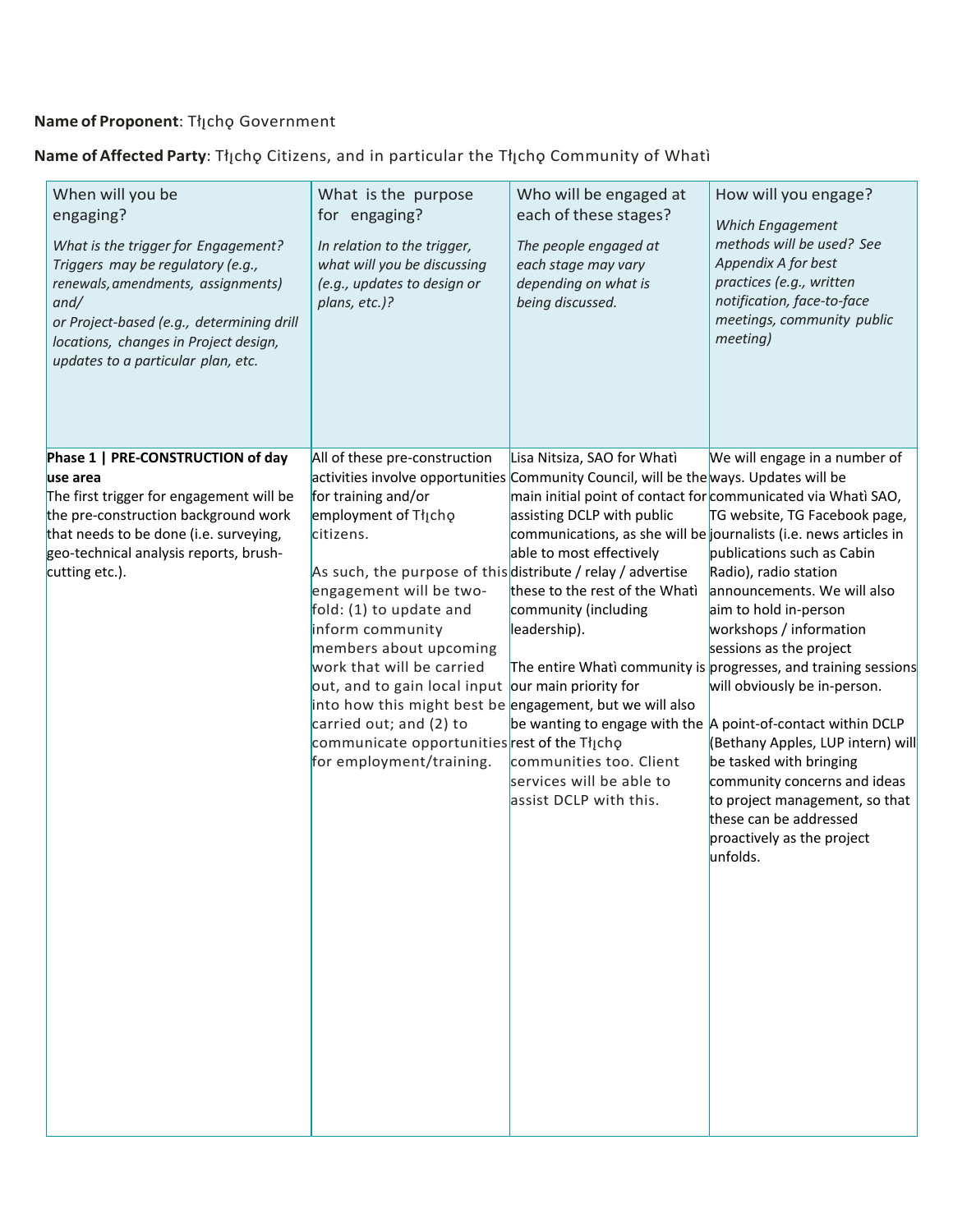| Phase 1   CONSTRUCTION of day use<br>area).<br>Target is Spring 2022. We will want to<br>engage the community of Whati (and<br>leadership) regarding the workplan and<br>timeline for this.                                                                                                                                                                                                                                                                                                                                         | Gain community input into<br>work planning, timelines,<br>identification of sensitive<br>areas, employment and<br>training opportunities.                                                                                                                                      | Same as above, but also TIC /<br>Kiewit, who will providing<br>support for construction<br>operations. Thcho leadership<br>(CEC) will need to be consulted regularly on project progress<br>about budget approval, and<br>give the green light before<br>construction phase can occur.                                                                                               | Regular working meetings will<br>be help with TIC / Kiewit<br>partnership in regards to work<br>planning. CEC will be updated<br>during monthly CEC meetings.                                                                                                                                                                                                                                                                                            |
|-------------------------------------------------------------------------------------------------------------------------------------------------------------------------------------------------------------------------------------------------------------------------------------------------------------------------------------------------------------------------------------------------------------------------------------------------------------------------------------------------------------------------------------|--------------------------------------------------------------------------------------------------------------------------------------------------------------------------------------------------------------------------------------------------------------------------------|--------------------------------------------------------------------------------------------------------------------------------------------------------------------------------------------------------------------------------------------------------------------------------------------------------------------------------------------------------------------------------------|----------------------------------------------------------------------------------------------------------------------------------------------------------------------------------------------------------------------------------------------------------------------------------------------------------------------------------------------------------------------------------------------------------------------------------------------------------|
| Phase 2   PLANNING<br>of campground<br>Whilst phase 1 is being carried out,<br>simultaneous engagement work will be<br>undertaken to gather ideas and<br>community input about a potential<br>campground near the Whati Falls.<br>The trigger for this is immediate:<br>decisions about an overnight<br>campground cannot be made without the<br>input and support of the community of<br>Whatì. Much of this planning work will<br>need to be done before a detailed<br>proposal is submitted to CEC / leadership<br>for approval. | To gain community input into<br>whether or not Whati<br>wants/needs a campground,<br>and if so, what this might look<br>like (in terms of design and<br>scale, and how it might work<br>operationally).                                                                        | Key elders and knowledge<br>holders from Whati, youth,<br>other community members,<br>Whati community council /<br>leadership, CEC, Tłįchę<br>citizens from other<br>communities.<br>be carried out with NWT<br>residents more generally<br>(probably through an<br>online survey), to gain<br>input from those that may<br>wish to visit the area but<br>are not themselves Thicho. | In person community meetings /<br>workshops will be key for the<br>both prior to, and during, the<br>planning and design phase for<br>an overnight campground. Now<br>that the TASR is open, it will be<br>much easier to do these<br>regardless of season. Door-to-<br>Some consultation will also door and online surveys will also<br>be a good way to reach those<br>who may not have the means to<br>attend an in-person workshop at<br>a set time. |
| Phase 2   PRE-CONSTRUCTION<br>of campground<br>If a campground is desired, similar pre-<br>construction activities will need to take<br>place as in phase 1. The design of<br>campground amenities will also require<br>significant community input.<br>The trigger here will be when formal<br>design has been made on whether or not<br>a campground will go ahead.                                                                                                                                                               | To gather community input<br>into the design of a potential<br>campground, and to involve<br>community members as much<br>as possible in the pre-<br>construction process (i.e.<br>designing specific amenities,<br>brush-cutting, surveying,<br>geotechnical reporting etc.). | Again, the priority is the<br>community of Whati, as well as workshops, TG website and FB<br>the rest of the Tłįcho region.                                                                                                                                                                                                                                                          | In-person community<br>updates, radio announcements,<br>distribution of info pamphlets,<br>etc.                                                                                                                                                                                                                                                                                                                                                          |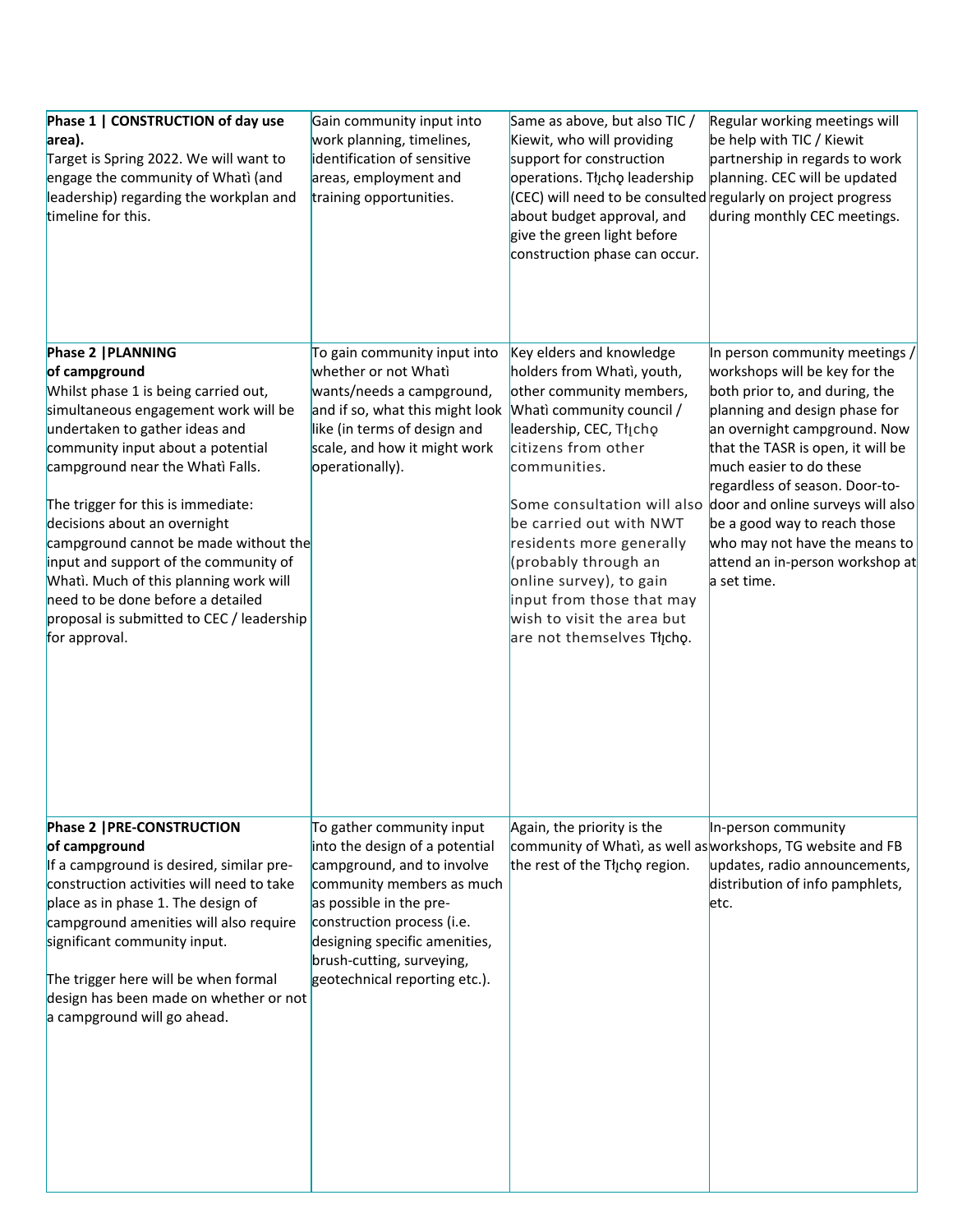| Phase 2   CONSTRUCTION<br>of campground<br>Same as for construction of phase 1                                                                                                                                                                                                                                                                                                               | Gain community input into<br>work planning, timelines,<br>identification of sensitive<br>areas, and employment and<br>training opportunities.      | In addition to consulting the<br>community of Whati about the during regular leadership<br>"how" and "when" of<br>campground construction, CEC between DCLP and TIC will be<br>will need to be consulted to<br>secure funding for this phase<br>of the project. TIC / Kiewit<br>partnership will need to be<br>regularly consulted in regards<br>to work planning. | CEC will be updated by staff<br>meetings. Regular meetings<br>scheduled to ensure community<br>concerns and emerging issues<br>are being addressed adequately<br>during construction phase.                                                                                                                    |
|----------------------------------------------------------------------------------------------------------------------------------------------------------------------------------------------------------------------------------------------------------------------------------------------------------------------------------------------------------------------------------------------|----------------------------------------------------------------------------------------------------------------------------------------------------|--------------------------------------------------------------------------------------------------------------------------------------------------------------------------------------------------------------------------------------------------------------------------------------------------------------------------------------------------------------------|----------------------------------------------------------------------------------------------------------------------------------------------------------------------------------------------------------------------------------------------------------------------------------------------------------------|
| <b>OPERATION</b> phase<br>The trigger for engagement about<br>operation will actually happen relatively<br>early in the workplan $-$ essentially as<br>soon as a decision has been made on<br>whether a campground will go ahead or<br>not.<br>Considerable community input will be<br>required to determine how the long-term<br>operation of a campground will occur,<br>and be supported. | To gain input from community Community of Whati,<br>about how the long-term<br>operation of campground<br>should occur, and be<br>supported by TG. | primarily. Other external<br>partners such as ITI (Industry,<br>Tourism, and Investment),<br>TREDWG (Tłjcho Economic<br>Development Working Group),<br>and GNWT Parks and<br>Recreation, may be able to<br>provide some useful advice<br>and ideas here too, so should<br>also be consulted.                                                                       | Many of the same methods as<br>outlined for the previous stages<br>will be useful here. Workshops<br>in the community of Whati will<br>be key. Design contests / casual<br>design charrettes could be a<br>good way to get youth involved,<br>and make sure their ideas are<br>being taken into consideration. |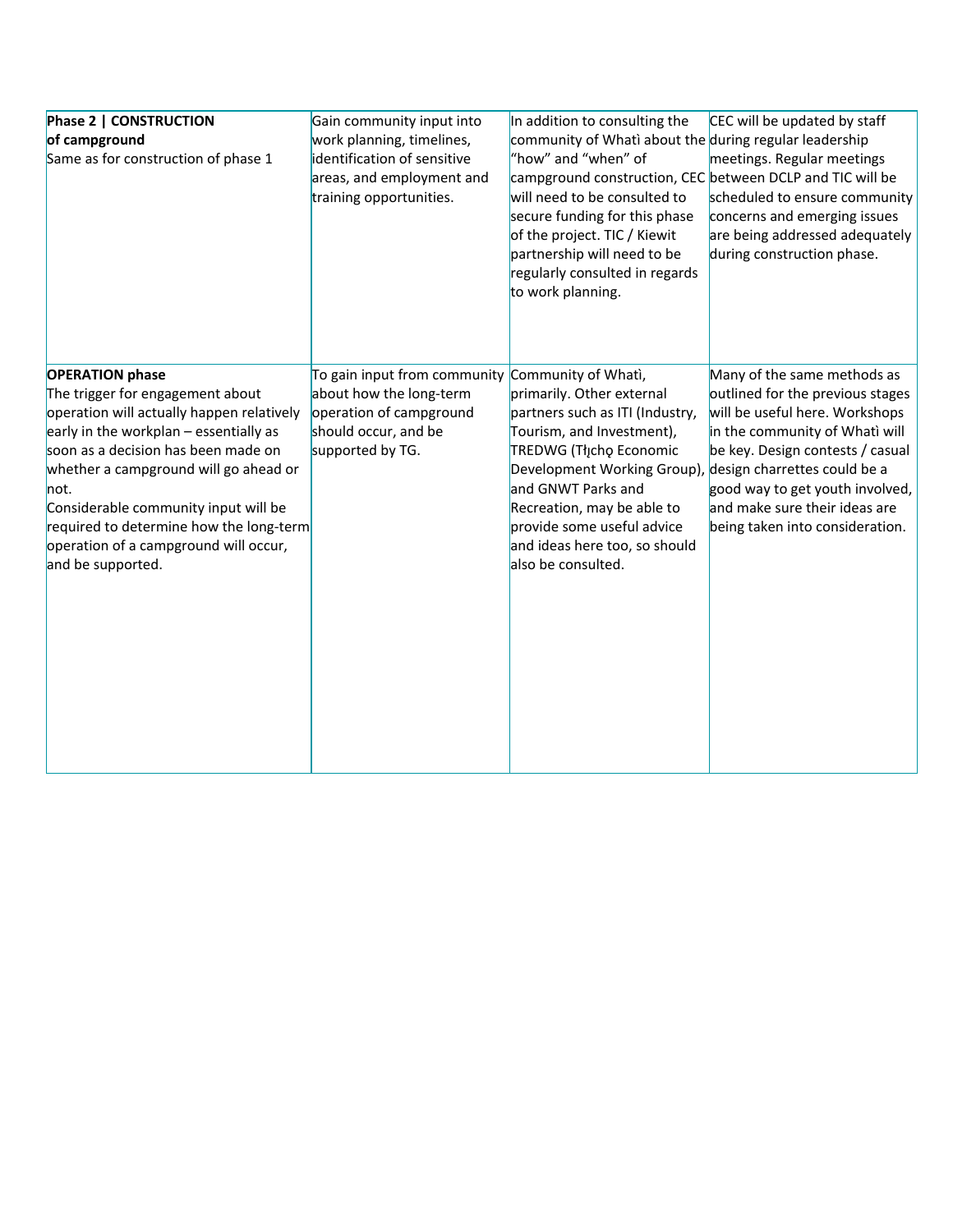#### **Name of Proponent**: Tłıch̨ ǫ Government **Name of Affected Party**: General

| When will you be engaging?<br>What is the trigger for Engagement?<br>Triggers may be regulatory (e.g., rene<br>wals, amendments, assignments) and<br>/ or Project-based (e.g., determining<br>drill locations, changes in Project desi<br>gn, updates to a particular plan, etc. | What is the purpose fo<br>r engaging?<br>In relation to the trigger, wh<br>at will you be discussing (e.g.<br>, updates to design<br>or plans, etc.)? | Who will be engaged at<br>each of these stages?<br>The people engaged at e<br>ach<br>stage may vary dependin<br>g on what is being<br>discussed. | How will you engage?<br>Which<br>Engagement methods will be<br>used? See Appendix A for bes<br>t practices (e.g., written notifi<br>cation, face-to-<br>face meetings, community pu<br>blic meeting) |  |
|----------------------------------------------------------------------------------------------------------------------------------------------------------------------------------------------------------------------------------------------------------------------------------|-------------------------------------------------------------------------------------------------------------------------------------------------------|--------------------------------------------------------------------------------------------------------------------------------------------------|------------------------------------------------------------------------------------------------------------------------------------------------------------------------------------------------------|--|
| Application/Amendment/Extension/ for<br>Land Use Permit and/or proposed<br>changes to regulatory submissions (i.e.,<br>plans)                                                                                                                                                    | Provide details on proposed<br>work/changes and gain input<br>and feedback.                                                                           | Tłįcho Community of<br>Whati, other Tłįcho<br>Citizens, and others part of<br>the LWB's Pre-submission<br>List                                   | <b>Written Communication</b><br>$\bullet$<br>Phone conversation<br>(upon request)                                                                                                                    |  |
| <b>Project Changes</b>                                                                                                                                                                                                                                                           | Provide details on proposed<br>work and gain input and<br>feedback.                                                                                   |                                                                                                                                                  | Written<br>$\bullet$<br>Communication/Websit<br>e Notices<br>Phone conversation<br>(upon request)                                                                                                    |  |
| Seasonal opening and/or closing of the<br>campground and other safety-related<br>notices (if approved)                                                                                                                                                                           | Inform General Public of any<br>important notices related to<br>campground or day use                                                                 | Tłįcho Community of<br>Whati, other Thicho<br>Citizens, and General Public                                                                       | Written<br>Communication/Websit<br>e Notices                                                                                                                                                         |  |
| To address any other<br>Other<br>requests or concerns raised<br>by the                                                                                                                                                                                                           |                                                                                                                                                       | Tłįcho Community of<br>Whati, other Tłįcho<br>Citizens, and others as<br>requested                                                               | Written<br>$\bullet$<br>Communication/Phone<br>conversation (upon<br>request)                                                                                                                        |  |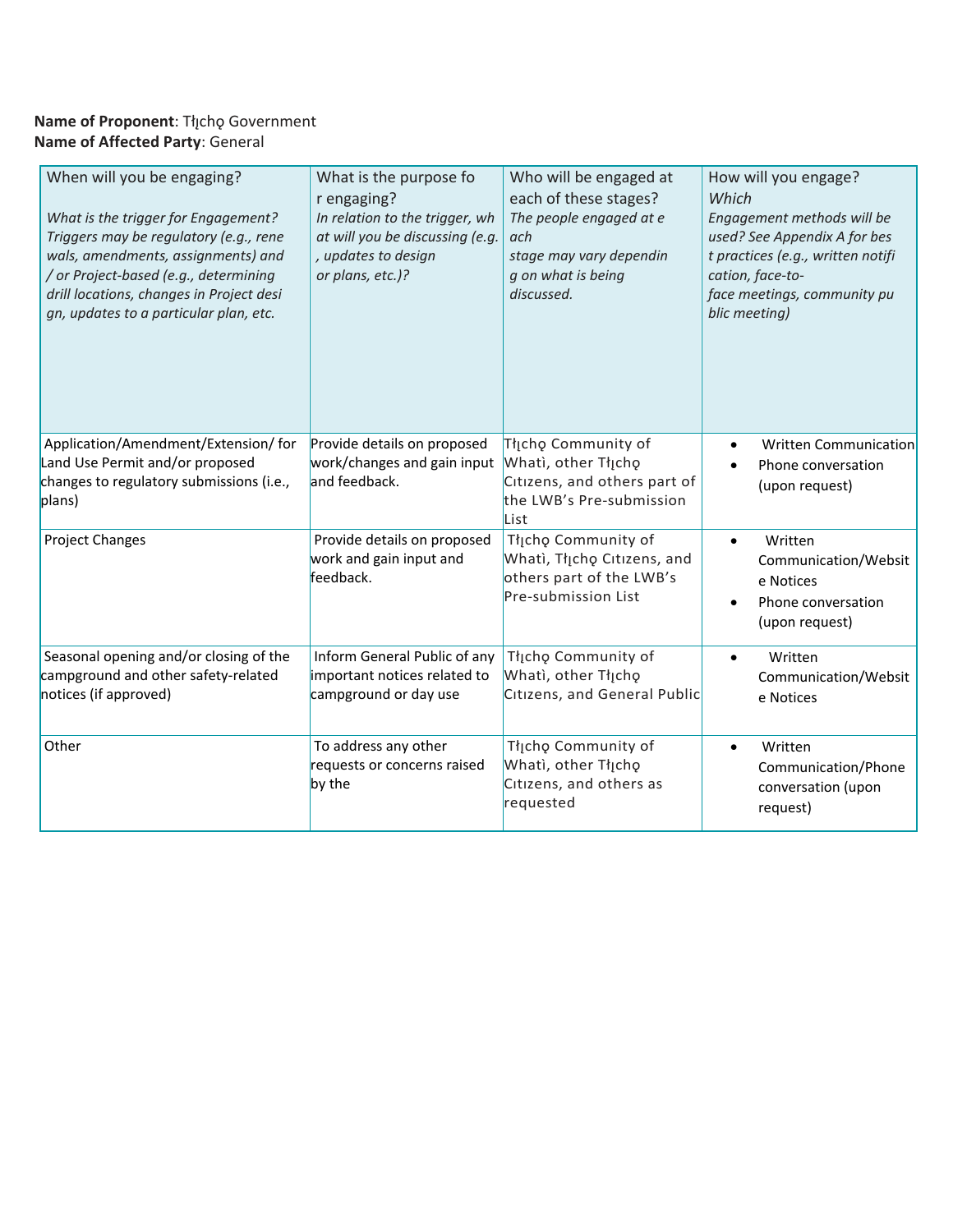Whatì Falls Improvement Project

## **Engagement Log**

February 16th, 2022

| <b>Date</b>      | Attendees/<br><b>Recipients</b>                                                                                     | Engagement<br><b>Activity Type</b><br>(e.g., written<br>notification,<br>face-to-face,<br>workshop, etc.)     | Issue(s)<br><b>Raised by</b><br><b>Affected</b><br>Party                                                    | Recommendation<br>from Affected Party                                                                                           | Proponent<br><b>Response to</b><br>issue -<br>indicate<br>if issue(s)<br>was<br>resolved or                                                  | <b>Information</b><br>materials<br>provided to<br><b>Affected Party</b><br>(Y/N) |
|------------------|---------------------------------------------------------------------------------------------------------------------|---------------------------------------------------------------------------------------------------------------|-------------------------------------------------------------------------------------------------------------|---------------------------------------------------------------------------------------------------------------------------------|----------------------------------------------------------------------------------------------------------------------------------------------|----------------------------------------------------------------------------------|
| May, 2021        | Survey respondents<br>included residents of<br>Whati, Yellowknife,<br>Behchoko, Gamètì, Fort<br>Smith, and Alberta. | Online survey                                                                                                 | Types of<br>amenities<br>available at a<br>potential day-<br>use and<br>campground<br>area by the<br>falls. | Majority of respondents<br>expressed a desire for a<br>campground near the<br>Whati Falls, and<br>recommended this go<br>ahead. | Survey responses .<br>fed into the<br>development of a<br>formalized<br>development<br>proposal                                              | Survey<br>questionnaire                                                          |
| May 2021         | Survey respondents<br>included residents of<br>Whati.                                                               | Door-to-door<br>survey administered available at a<br>in the Community<br>of Whati by DCLP<br>staff.          | Amenities<br>potential day-<br>use and<br>campground<br>area by the<br>falls.                               | Most in favor of<br>developing a campground fed into the<br>and/or day-use area near<br>the community.                          | Survey responses .<br>development of a<br>formalized<br>development<br>proposal                                                              | Door-to-door<br>survey<br>questionnaire                                          |
| 28-Sep,<br>20221 | Community members of Online virtual<br>Whati.                                                                       | engagement<br>workshop with<br>community of<br>Whati                                                          | Protecting<br>sensitive<br>cultural areas if<br>Falls are to be<br>developed.                               | Make sure sensitive areas TK GIS database<br>are protected.                                                                     | assess to<br>determine<br>sensitive areas<br>near project that<br>should be<br>protected.<br>Archeologist<br>engaged to carry<br>out an AOA. | Project<br>proposal;<br>project area<br>maps.                                    |
| 8-Nov,<br>2021   | Whati Community<br>Government Council                                                                               | Guest presentation Questions<br>and discussion of<br>Project proposal at<br>monthly Whati<br>Council meeting. | around project<br>funding, scope,<br>and timeline.                                                          | <b>Recommended DCLP</b><br>continue project planning<br>work.                                                                   | N/A                                                                                                                                          | Project<br>proposal<br>Estimated<br>budget info                                  |